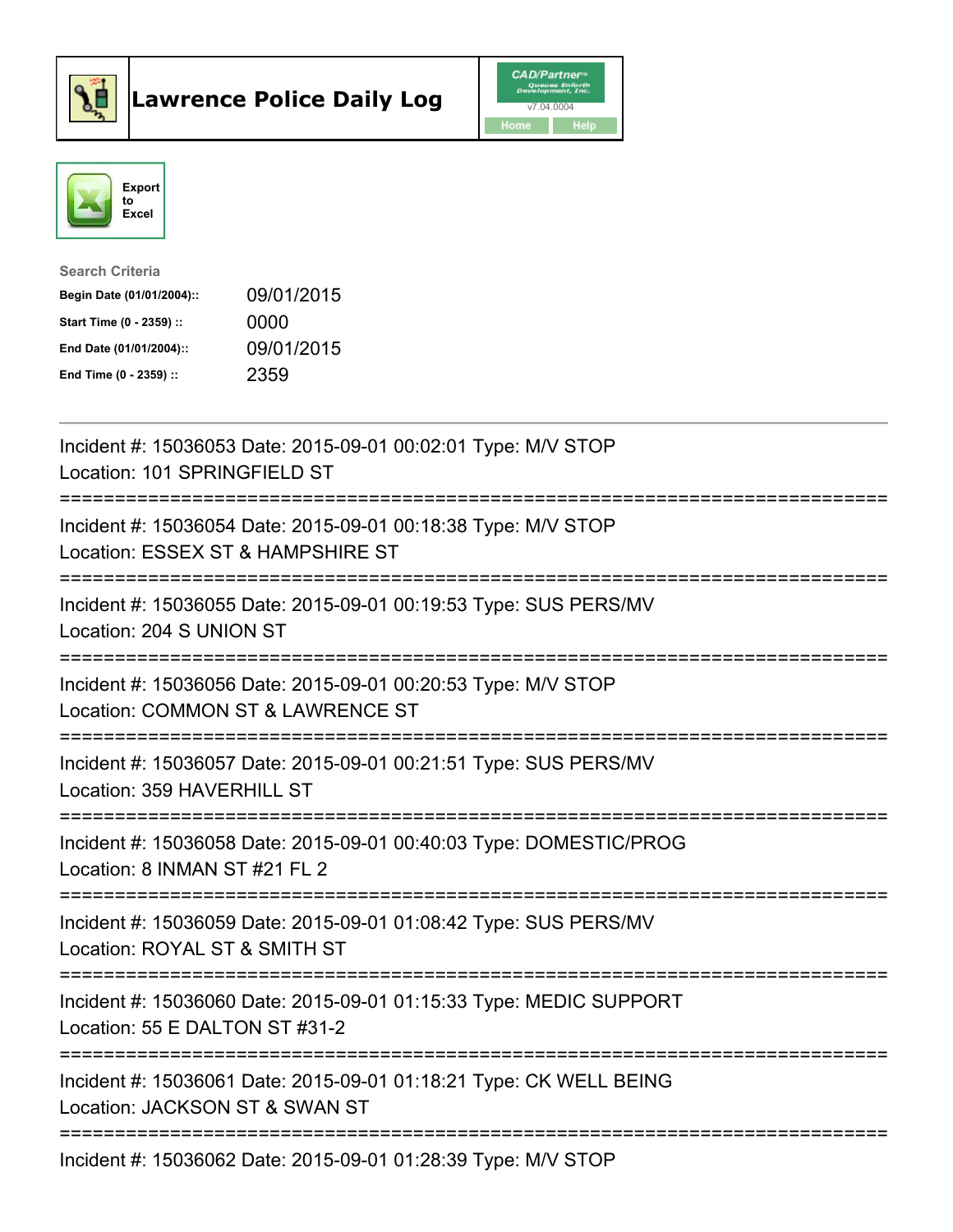| Location: DENNYS / 160 WINTHROP AV<br>:=============================                                                                |
|-------------------------------------------------------------------------------------------------------------------------------------|
| Incident #: 15036063 Date: 2015-09-01 01:51:46 Type: M/V STOP<br>Location: 53 BRADFORD ST                                           |
| Incident #: 15036064 Date: 2015-09-01 01:51:57 Type: SUS PERS/MV<br>Location: 35 VINE ST                                            |
| Incident #: 15036065 Date: 2015-09-01 02:01:48 Type: M/V STOP<br>Location: HAVERHILL ST & UNION ST                                  |
| Incident #: 15036066 Date: 2015-09-01 02:06:08 Type: SPECIAL CHECK<br>Location: ENTERPRIZE RENT A CAR / 660 S UNION ST              |
| Incident #: 15036068 Date: 2015-09-01 02:08:43 Type: M/V STOP<br>Location: ESSEX ST & WINTER ST                                     |
| Incident #: 15036067 Date: 2015-09-01 02:09:23 Type: B&E/PROG<br>Location: XAVIERS / LAWRNCE ST                                     |
| Incident #: 15036069 Date: 2015-09-01 02:37:20 Type: M/V STOP<br>Location: ESSEX ST & FRANKLIN ST                                   |
| Incident #: 15036070 Date: 2015-09-01 04:15:42 Type: MEDIC SUPPORT<br>Location: 28 SPRINGFIELD ST FL 2                              |
| Incident #: 15036071 Date: 2015-09-01 05:37:11 Type: ALARMS<br>Location: EL MELLO MARKET / 187 LAWRENCE ST                          |
| Incident #: 15036072 Date: 2015-09-01 05:44:23 Type: GANG<br>Location: 49 BRADFORD ST                                               |
| :====================================<br>Incident #: 15036073 Date: 2015-09-01 06:19:56 Type: B&E/MV/PAST<br>Location: 10 WILMOT ST |
| Incident #: 15036074 Date: 2015-09-01 06:43:22 Type: STOL/MV/PAS<br>Location: 1 GROCERY WY                                          |
| Incident #: 15036075 Date: 2015-09-01 06:49:22 Type: MEDIC SUPPORT<br>Location: COR UNUM MEAL CENTER / 191 SALEM ST                 |
| Incident #: 15036076 Date: 2015-09-01 07:00:05 Type: SUS PERS/MV                                                                    |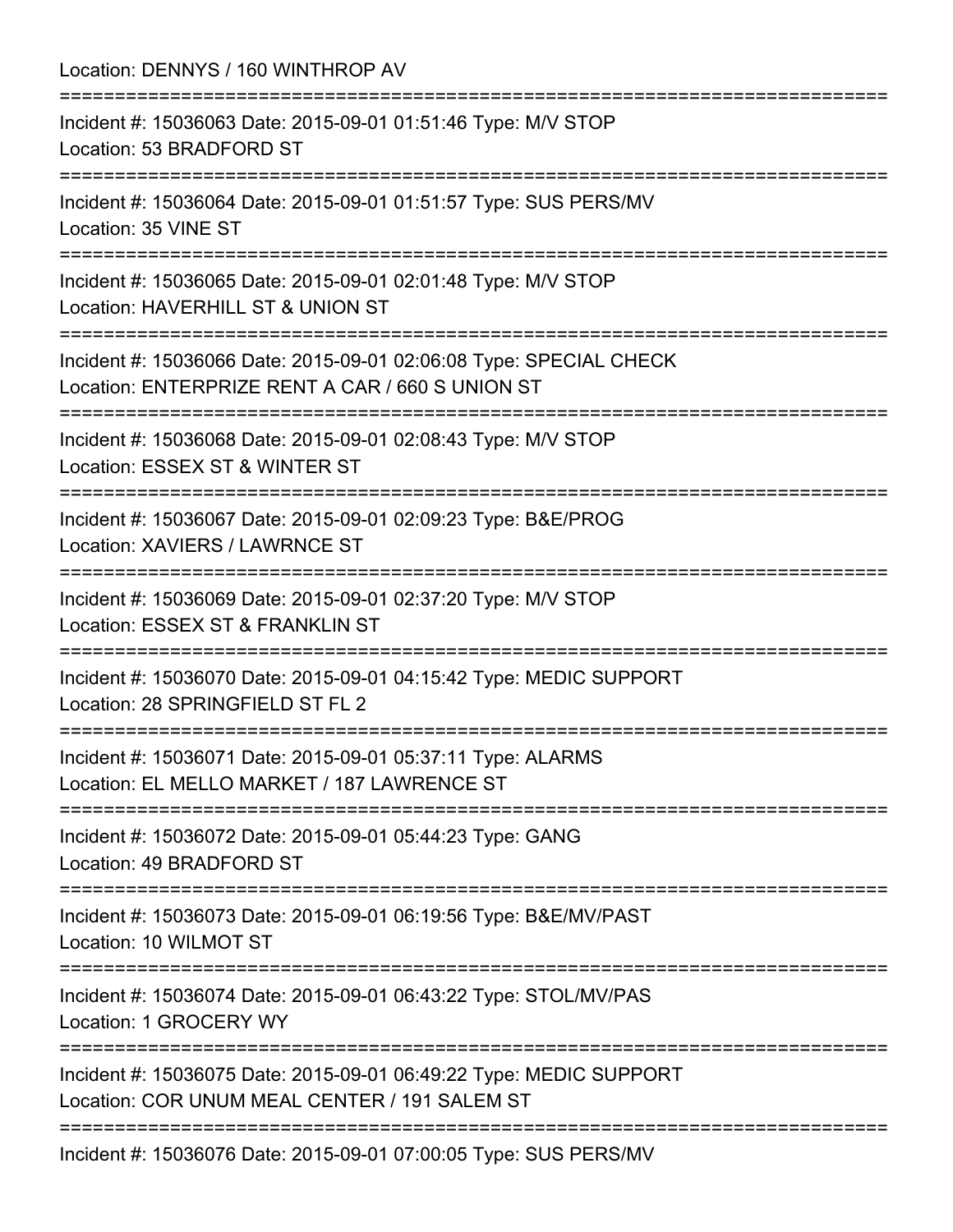=========================================================================== Incident #: 15036077 Date: 2015-09-01 07:04:06 Type: M/V STOP Location: FRANKLIN ST & LOWELL ST =========================================================================== Incident #: 15036078 Date: 2015-09-01 07:09:27 Type: ALARMS Location: HEADSTART GLCAC / 252 ANDOVER ST =========================================================================== Incident #: 15036079 Date: 2015-09-01 07:12:17 Type: M/V STOP Location: MANCHESTER ST & MAY ST =========================================================================== Incident #: 15036080 Date: 2015-09-01 07:15:52 Type: AUTO ACC/PED Location: AMESBURY ST & ESSEX ST =========================================================================== Incident #: 15036082 Date: 2015-09-01 07:32:26 Type: M/V STOP Location: LEBANON ST & WHITE ST =========================================================================== Incident #: 15036081 Date: 2015-09-01 07:32:45 Type: UNKNOWN PROB Location: 112 MARSTON ST #408 =========================================================================== Incident #: 15036083 Date: 2015-09-01 07:47:08 Type: ASSIST FIRE Location: 270 E HAVERHILL ST #14 =========================================================================== Incident #: 15036084 Date: 2015-09-01 07:51:03 Type: M/V STOP Location: FARLEY ST & S BROADWAY =========================================================================== Incident #: 15036085 Date: 2015-09-01 08:02:09 Type: M/V STOP Location: FRANKLIN ST & LOWELL ST =========================================================================== Incident #: 15036086 Date: 2015-09-01 08:03:40 Type: SUS PERS/MV Location: SHAWSHEEN RD =========================================================================== Incident #: 15036088 Date: 2015-09-01 08:10:53 Type: MEDIC SUPPORT Location: 56 KINGSTON ST FL 2 =========================================================================== Incident #: 15036087 Date: 2015-09-01 08:11:22 Type: SUS PERS/MV Location: BROADWAY & COMMON ST =========================================================================== Incident #: 15036089 Date: 2015-09-01 08:12:23 Type: CLOSE STREET Location: BOXFORD ST & FOSTER ST =========================================================================== Incident #: 15036090 Date: 2015-09-01 08:15:19 Type: M/V STOP

Location: 540 ANDOVER ST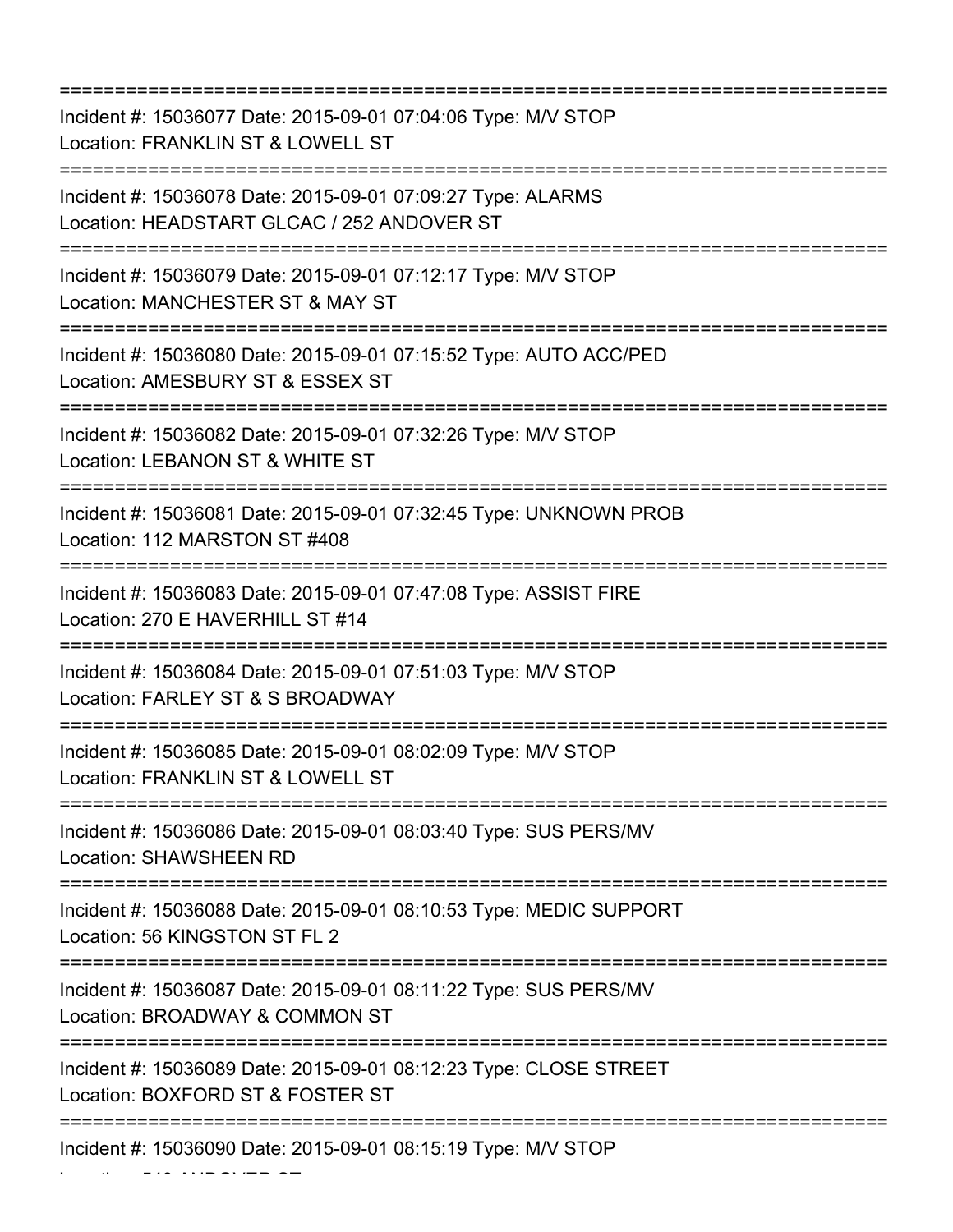| Incident #: 15036091 Date: 2015-09-01 08:17:40 Type: PARK & WALK<br>Location: 205 BROADWAY                            |
|-----------------------------------------------------------------------------------------------------------------------|
| Incident #: 15036092 Date: 2015-09-01 08:19:02 Type: SUS PERS/MV<br>Location: 9 MELROSE TER                           |
| Incident #: 15036093 Date: 2015-09-01 08:29:54 Type: SPECIAL CHECK<br>Location: TARBOX SCHOOL / 59 ALDER ST           |
| Incident #: 15036094 Date: 2015-09-01 08:30:30 Type: M/V STOP<br>Location: ANDOVER ST & BROOKFIELD ST                 |
| Incident #: 15036095 Date: 2015-09-01 08:36:03 Type: M/V STOP<br>Location: 2 PORTLAND ST                              |
| Incident #: 15036096 Date: 2015-09-01 08:47:05 Type: ALARMS<br>Location: VICTOR ORTIZ RESD. / 428 RIVERSIDE DR        |
| Incident #: 15036097 Date: 2015-09-01 08:50:17 Type: ANIMAL COMPL<br><b>Location: SARGENT ST</b>                      |
| Incident #: 15036098 Date: 2015-09-01 09:23:53 Type: LARCENY/PAST<br>Location: B&D WEAREHOUSE / 201 MERRIMACK ST      |
| Incident #: 15036099 Date: 2015-09-01 09:37:25 Type: WARRANT SERVE<br>Location: 231 WATER ST                          |
| Incident #: 15036100 Date: 2015-09-01 09:39:44 Type: TOW OF M/V<br>Location: APPLETON ST & ESSEX ST                   |
| Incident #: 15036101 Date: 2015-09-01 09:45:32 Type: B&E/MV/PAST<br>Location: 8 CEDAR ST                              |
| Incident #: 15036102 Date: 2015-09-01 10:02:56 Type: M/V STOP<br>Location: 86 BRADFORD ST                             |
| Incident #: 15036103 Date: 2015-09-01 10:07:07 Type: DOMESTIC/PROG<br>Location: HAFFNERS GAS STATION / 194 S BROADWAY |
| Incident #: 15036104 Date: 2015-09-01 10:07:57 Type: ASSIST FIRE                                                      |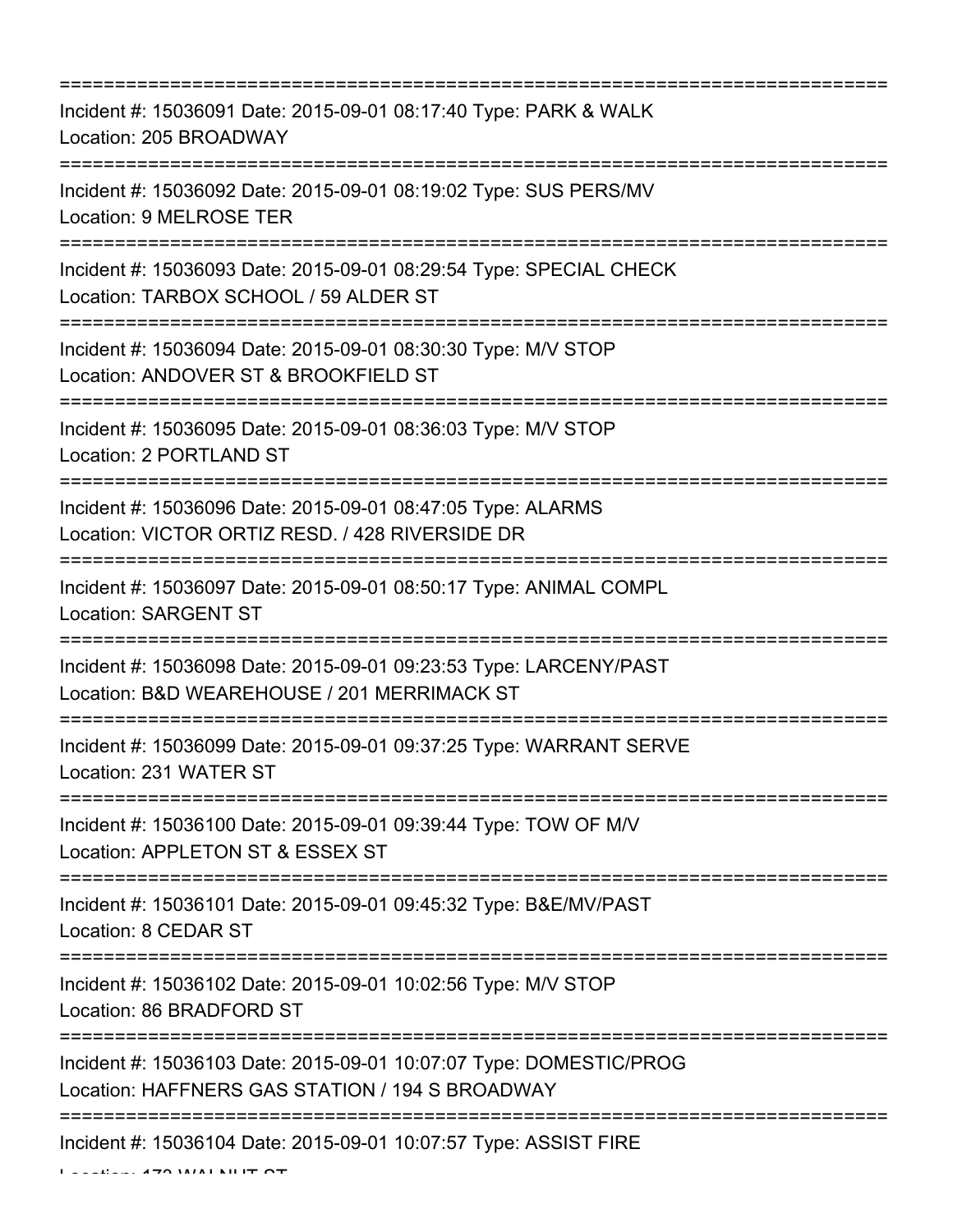| Incident #: 15036105 Date: 2015-09-01 10:12:20 Type: ALARM/BURG<br>Location: 66 DARTMOUTH ST                        |
|---------------------------------------------------------------------------------------------------------------------|
| Incident #: 15036106 Date: 2015-09-01 10:26:22 Type: MEDIC SUPPORT<br><b>Location: 1 MT VERNON CIR</b>              |
| Incident #: 15036107 Date: 2015-09-01 10:26:51 Type: DISTURBANCE<br>Location: 305 PROSPECT ST                       |
| Incident #: 15036108 Date: 2015-09-01 10:28:47 Type: TOW OF M/V<br>Location: LOWELL ST & OXFORD ST                  |
| Incident #: 15036109 Date: 2015-09-01 10:53:53 Type: CONFIS PROP<br>Location: 15 UNION ST #407                      |
| Incident #: 15036110 Date: 2015-09-01 10:55:50 Type: LOCKOUT<br>Location: 60 STEVENS AV                             |
| Incident #: 15036111 Date: 2015-09-01 11:00:36 Type: SUS PERS/MV<br>Location: ARLINGTON ST & BROADWAY               |
| Incident #: 15036112 Date: 2015-09-01 11:14:08 Type: M/V STOP<br>Location: GENERAL ST & UNION ST                    |
| Incident #: 15036113 Date: 2015-09-01 11:14:54 Type: A&B PAST<br>Location: 60 ISLAND ST<br>======================== |
| Incident #: 15036114 Date: 2015-09-01 11:23:34 Type: ASSIST FIRE<br>Location: AMES ST & PROVIDENCE ST               |
| Incident #: 15036115 Date: 2015-09-01 11:28:11 Type: SUS PERS/MV<br>Location: 120 HOWARD ST #2                      |
| Incident #: 15036116 Date: 2015-09-01 11:34:31 Type: STOL/MV/PAS<br>Location: 31 TRINITY ST                         |
| Incident #: 15036117 Date: 2015-09-01 11:35:38 Type: LARCENY/PROG<br>Location: 232 COMMON ST                        |
| ==========================<br>Incident #: 15036118 Date: 2015-09-01 11:37:03 Type: AUTO ACC/UNK PI                  |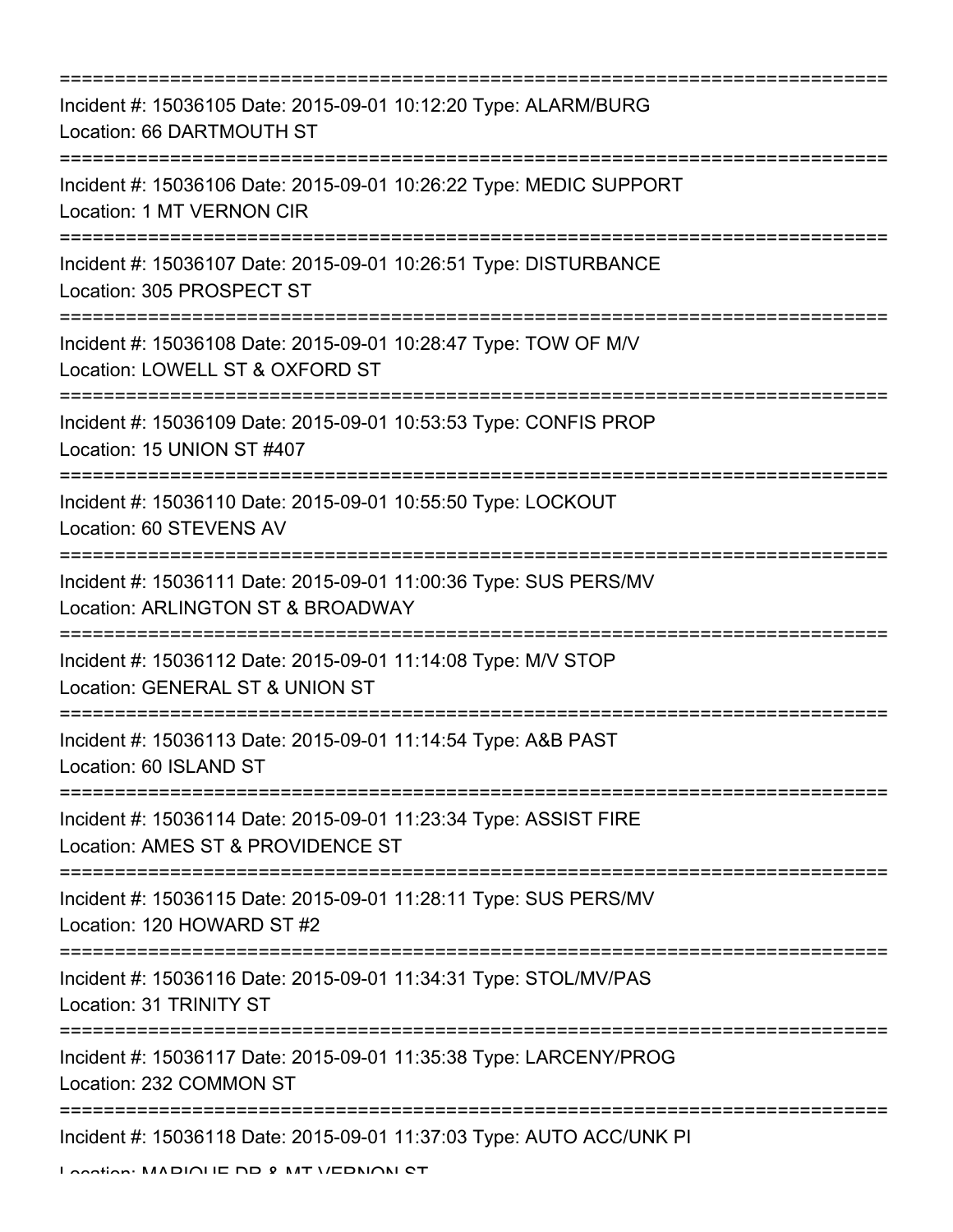| =====================================                                                                                           |
|---------------------------------------------------------------------------------------------------------------------------------|
| Incident #: 15036119 Date: 2015-09-01 11:40:54 Type: LOST PROPERTY<br>Location: 7 CORNISH ST                                    |
| Incident #: 15036120 Date: 2015-09-01 11:54:19 Type: LOST PROPERTY<br><b>Location: FRANKLIN ST</b>                              |
| Incident #: 15036121 Date: 2015-09-01 12:11:00 Type: VIO 209A<br>Location: 144 BUTLER ST                                        |
| Incident #: 15036122 Date: 2015-09-01 12:16:09 Type: CK WELL BEING<br>Location: 12 LENOX CIR                                    |
| Incident #: 15036123 Date: 2015-09-01 12:26:25 Type: 209A/SERVE<br>Location: 8 MASON ST                                         |
| Incident #: 15036124 Date: 2015-09-01 12:27:20 Type: LIC PLATE STO<br>Location: 1 COMMONWEALTH DR                               |
| Incident #: 15036125 Date: 2015-09-01 12:37:46 Type: LOST PROPERTY<br>Location: 11 KENNETH ST<br>------------------------------ |
| Incident #: 15036126 Date: 2015-09-01 12:46:19 Type: M/V STOP<br>Location: 163 MYRTLE ST                                        |
| Incident #: 15036127 Date: 2015-09-01 12:49:27 Type: B&E/MV/PAST<br>Location: 190 HAMPSHIRE ST                                  |
| Incident #: 15036128 Date: 2015-09-01 12:58:39 Type: SUS PERS/MV<br>Location: 40 BELMONT ST                                     |
| Incident #: 15036129 Date: 2015-09-01 13:01:09 Type: SUS PERS/MV<br>Location: DAISY ST & HOLLY ST                               |
| Incident #: 15036130 Date: 2015-09-01 13:01:45 Type: DRUG VIO<br>Location: 320 S BROADWAY                                       |
| Incident #: 15036131 Date: 2015-09-01 13:22:26 Type: UNWANTEDGUEST<br>Location: 25 DARTMOUTH ST                                 |
| Incident #: 15036132 Date: 2015-09-01 13:26:33 Type: MAL DAMAGE<br>Location: JAVIER'S PLACE / 245 LAWRENCE ST                   |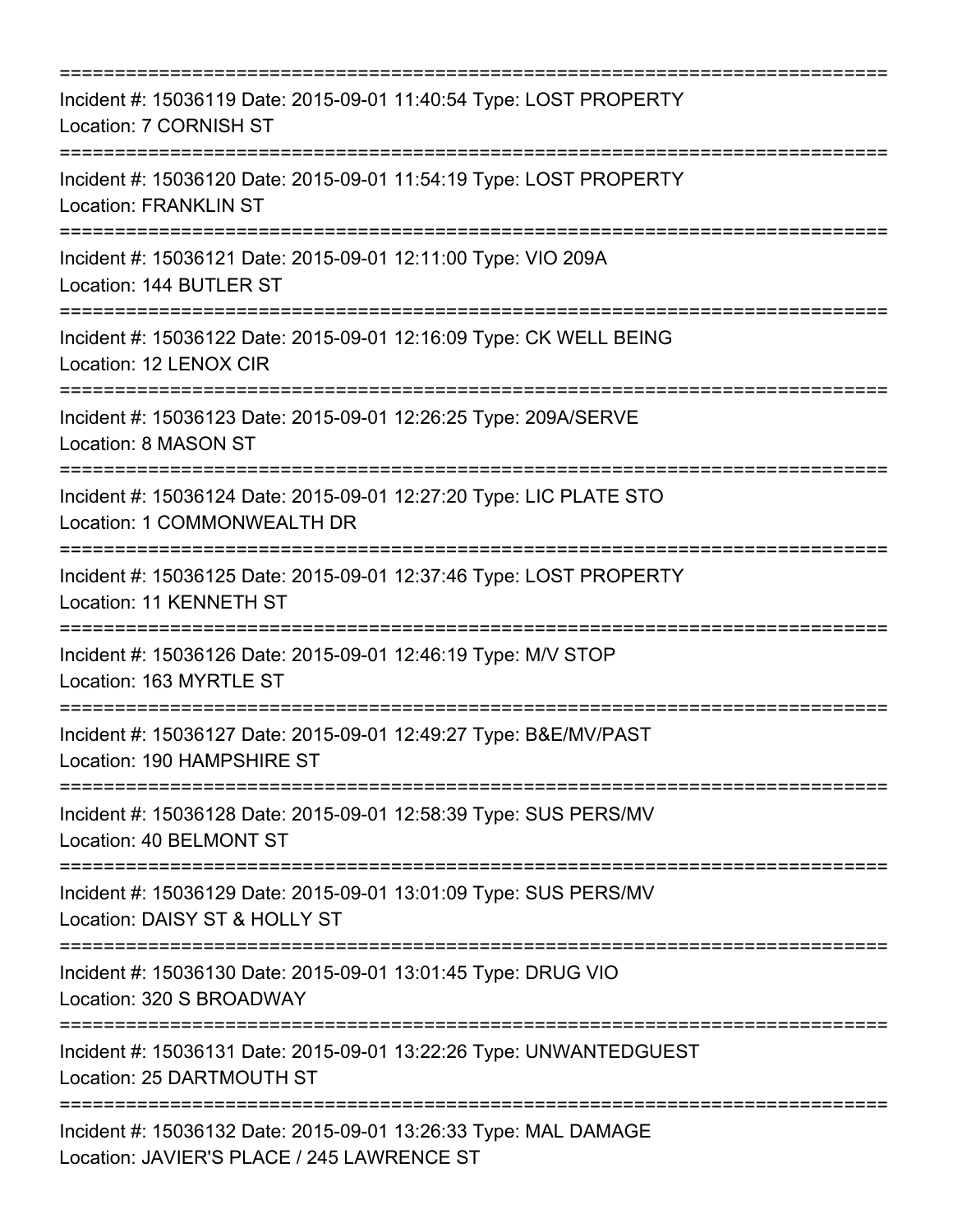Incident #: 15036133 Date: 2015-09-01 13:31:55 Type: MV/BLOCKING Location: 100 BENNINGTON ST =========================================================================== Incident #: 15036134 Date: 2015-09-01 13:54:48 Type: ALARM/HOLD Location: ENTERPRISE / 290 MERRIMACK ST =========================================================================== Incident #: 15036135 Date: 2015-09-01 14:03:10 Type: LOST PROPERTY Location: 40 LAWRENCE ST #218 =========================================================================== Incident #: 15036137 Date: 2015-09-01 14:11:23 Type: MEDIC SUPPORT Location: BROADWAY =========================================================================== Incident #: 15036136 Date: 2015-09-01 14:12:56 Type: TOW OF M/V Location: 5 W LAUREL ST =========================================================================== Incident #: 15036138 Date: 2015-09-01 14:17:26 Type: M/V STOP Location: ARLINGTON ST & BROADWAY =========================================================================== Incident #: 15036139 Date: 2015-09-01 14:20:48 Type: LARCENY/PAST Location: MERRIMACK ST =========================================================================== Incident #: 15036140 Date: 2015-09-01 14:31:51 Type: AUTO ACC/NO PI Location: LORING ST & MARKET ST =========================================================================== Incident #: 15036141 Date: 2015-09-01 14:32:21 Type: SUS PERS/MV Location: 50 BROADWAY =========================================================================== Incident #: 15036142 Date: 2015-09-01 14:37:47 Type: ALARM/HOLD Location: STAR WIRELESS / 95 JACKSON ST =========================================================================== Incident #: 15036143 Date: 2015-09-01 14:44:34 Type: LIC PLATE STO Location: 356 HAVERHILL ST =========================================================================== Incident #: 15036144 Date: 2015-09-01 14:55:44 Type: AUTO ACC/NO PI Location: HAVERHILL ST & JACKSON ST =========================================================================== Incident #: 15036145 Date: 2015-09-01 14:56:36 Type: SUS PERS/MV Location: 36 HUDSON AV ========================= Incident #: 15036146 Date: 2015-09-01 14:57:37 Type: MEDIC SUPPORT Location: 396 LOWELL ST FL 1ST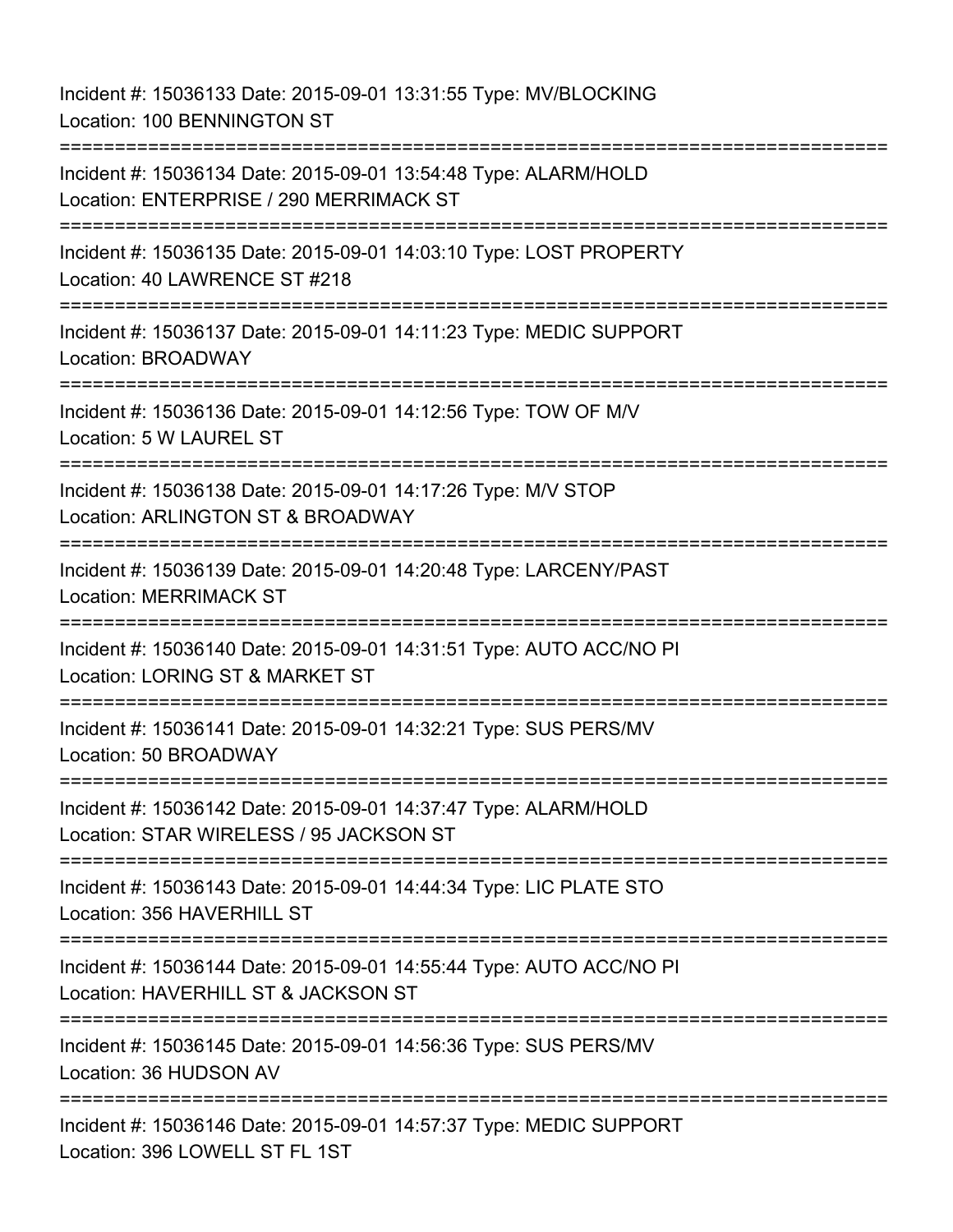Incident #: 15036147 Date: 2015-09-01 15:00:49 Type: B&E/PAST Location: 233 JACKSON ST #7 =========================================================================== Incident #: 15036148 Date: 2015-09-01 15:05:34 Type: B&E/PAST Location: 308 WATER ST FL 1 =========================================================================== Incident #: 15036150 Date: 2015-09-01 15:10:32 Type: MEDIC SUPPORT Location: 162 CHESTNUT ST =========================================================================== Incident #: 15036149 Date: 2015-09-01 15:13:27 Type: AUTO ACC/NO PI Location: HAVERHILL ST & PROVIDENCE =========================================================================== Incident #: 15036151 Date: 2015-09-01 15:16:32 Type: DRUG VIO Location: 284 BROADWAY #REAR FL 1 =========================================================================== Incident #: 15036152 Date: 2015-09-01 15:34:16 Type: AUTO ACC/UNK PI Location: BUTLER ST & MILTON ST =========================================================================== Incident #: 15036153 Date: 2015-09-01 15:41:48 Type: ASSIST FIRE Location: 9 HOWE CT FL 2ND =========================================================================== Incident #: 15036154 Date: 2015-09-01 15:52:34 Type: MEDIC SUPPORT Location: BEACON ST & W BEACON ST ============================= Incident #: 15036155 Date: 2015-09-01 15:56:24 Type: AUTO ACC/NO PI Location: BROADWAY & ESSEX ST =========================================================================== Incident #: 15036157 Date: 2015-09-01 15:58:43 Type: GENERAL SERV Location: 90 LOWELL ST =========================================================================== Incident #: 15036156 Date: 2015-09-01 16:00:09 Type: AUTO ACC/NO PI Location: 598 ESSEX ST =========================================================================== Incident #: 15036158 Date: 2015-09-01 16:17:08 Type: INVESTIGATION Location: 309 PARK ST =========================================================================== Incident #: 15036159 Date: 2015-09-01 16:32:32 Type: AUTO ACC/NO PI Location: CANAL ST & UNION ST =========================================================================== Incident #: 15036160 Date: 2015-09-01 16:45:04 Type: AUTO ACC/NO PI Location: 192 GARDEN ST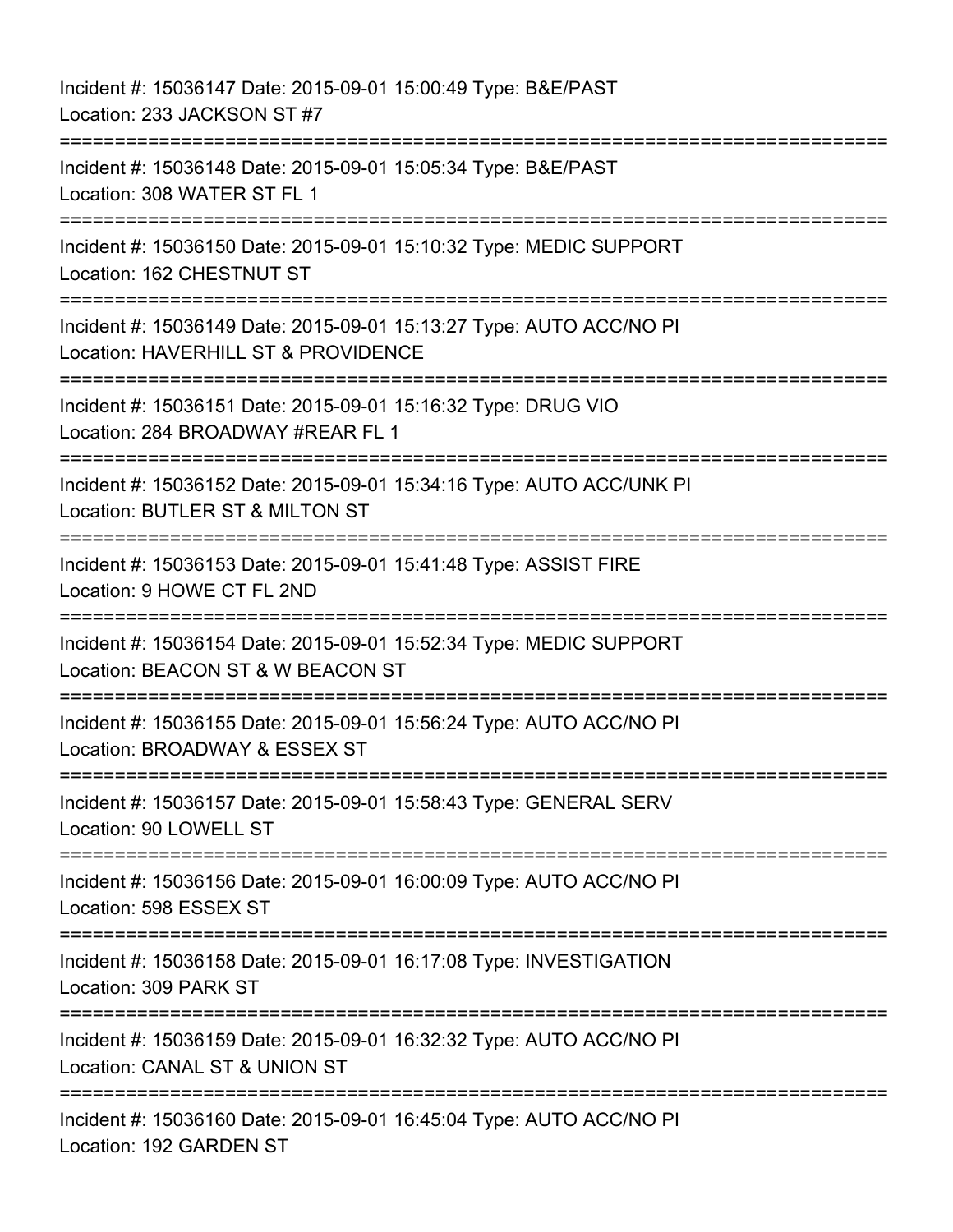Incident #: 15036161 Date: 2015-09-01 16:46:07 Type: LIC PLATE STO Location: 38 W DALTON ST

=========================================================================== Incident #: 15036162 Date: 2015-09-01 17:04:31 Type: LARCENY/PAST Location: 26 KINGSTON ST =========================================================================== Incident #: 15036163 Date: 2015-09-01 17:09:17 Type: ALARM/BURG Location: FAMILY SERVICES MERRIMACK VALLEY / 430 NORTH CANAL =========================================================================== Incident #: 15036164 Date: 2015-09-01 17:13:11 Type: SUS PERS/MV Location: 102 WEARE ST =========================================================================== Incident #: 15036165 Date: 2015-09-01 17:32:33 Type: M/V STOP Location: BROADWAY & LOWELL ST =========================================================================== Incident #: 15036166 Date: 2015-09-01 17:33:00 Type: M/V STOP Location: SOUTH ST =========================================================================== Incident #: 15036167 Date: 2015-09-01 17:34:19 Type: M/V STOP Location: CHESTNUT ST & LAWRENCE ST =========================================================================== Incident #: 15036168 Date: 2015-09-01 17:44:08 Type: AUTO ACC/UNK PI Location: 0 BROADWAY =========================================================================== Incident #: 15036169 Date: 2015-09-01 17:59:34 Type: ALARMS Location: LAWRENCE PUBLIC LIBRARY / 51 LAWRENCE ST =========================================================================== Incident #: 15036170 Date: 2015-09-01 18:11:11 Type: M/V STOP Location: 275 FARNHAM ST =========================================================================== Incident #: 15036171 Date: 2015-09-01 18:12:28 Type: ALARMS Location: ATTICA / 1 MILL ST =========================================================================== Incident #: 15036172 Date: 2015-09-01 18:21:41 Type: CK WELL BEING Location: 45 W LAUREL ST #5-1 =========================================================================== Incident #: 15036173 Date: 2015-09-01 18:23:34 Type: M/V STOP Location: 425 MARKET ST =========================================================================== Incident #: 15036174 Date: 2015-09-01 18:28:07 Type: MEDIC SUPPORT Location: DREAM TEAM BARBER SHOP / 208 BROADWAY

===========================================================================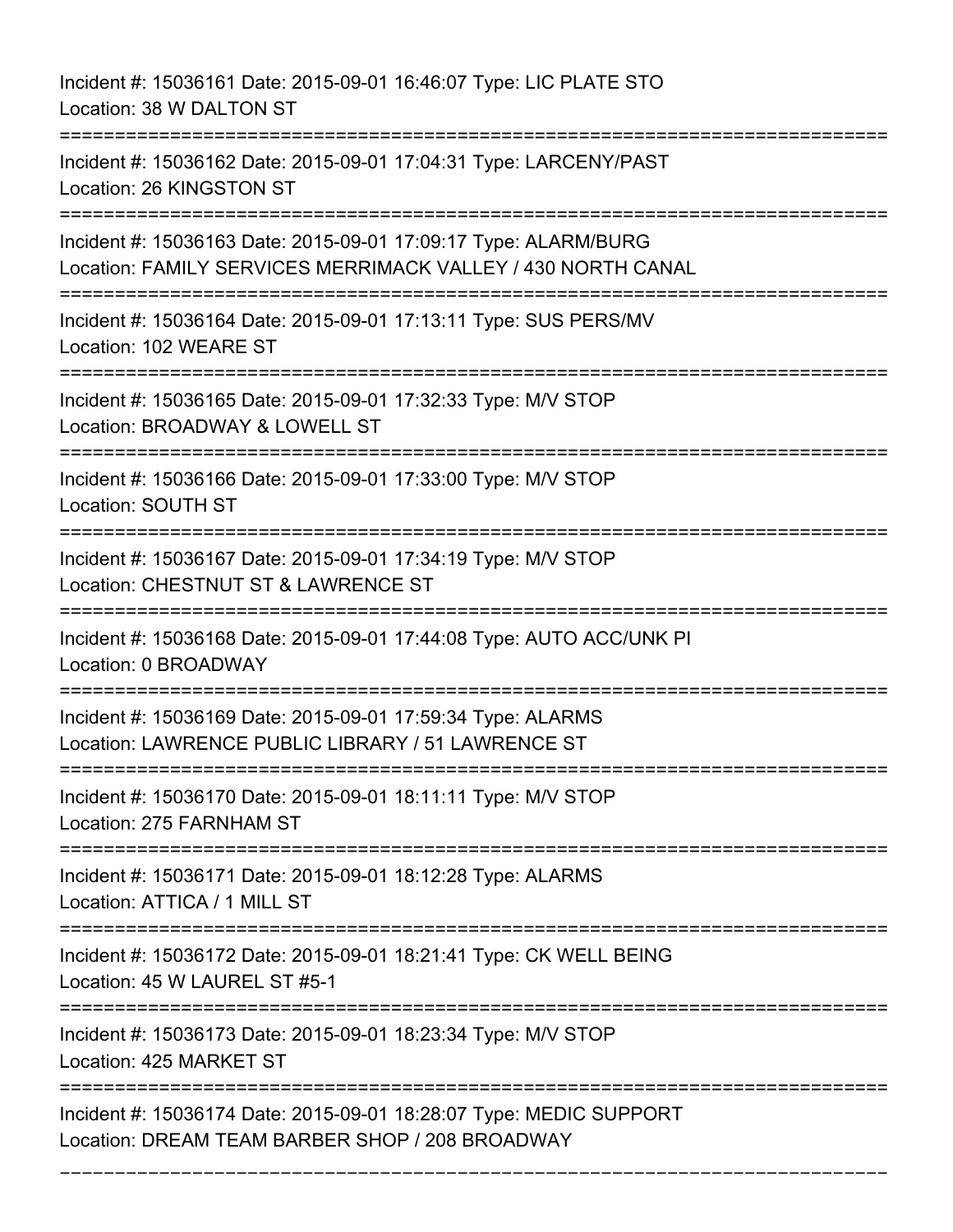Incident #: 15036175 Date: 2015-09-01 18:29:50 Type: MEDIC SUPPORT Location: 213 CRAWFORD ST =========================================================================== Incident #: 15036177 Date: 2015-09-01 18:33:22 Type: DOMESTIC/PROG Location: FARNHAM ST & S UNION ST =========================================================================== Incident #: 15036176 Date: 2015-09-01 18:33:30 Type: M/V STOP Location: ALLSTON ST & HIGH ST =========================================================================== Incident #: 15036178 Date: 2015-09-01 18:37:51 Type: STOL/MV/PAS Location: BREEN SCHOOL / 114 OSGOOD ST =========================================================================== Incident #: 15036179 Date: 2015-09-01 18:45:50 Type: A&B PAST Location: 77 S UNION ST =========================================================================== Incident #: 15036180 Date: 2015-09-01 18:46:38 Type: M/V STOP Location: AMESBURY ST & ESSEX ST =========================================================================== Incident #: 15036181 Date: 2015-09-01 19:01:33 Type: CK WELL BEING Location: 43 MANCHESTER ST #2 =========================================================================== Incident #: 15036182 Date: 2015-09-01 19:04:17 Type: SUS PERS/MV Location: 10 HOBSON ST =========================================================================== Incident #: 15036184 Date: 2015-09-01 19:05:38 Type: LOUD NOISE Location: ESSEX ST & JACKSON ST =========================================================================== Incident #: 15036183 Date: 2015-09-01 19:06:01 Type: M/V STOP Location: COMMON ST & LAWRENCE ST =========================================================================== Incident #: 15036185 Date: 2015-09-01 19:26:00 Type: MEDIC SUPPORT Location: 93 ESSEX ST =========================================================================== Incident #: 15036186 Date: 2015-09-01 19:26:54 Type: AUTO ACC/NO PI Location: 65 MERRIMACK ST =========================================================================== Incident #: 15036187 Date: 2015-09-01 19:27:07 Type: ALARMS Location: DUNKIN DONUTS / 608 S UNION ST =========================================================================== Incident #: 15036188 Date: 2015-09-01 19:52:42 Type: DOMESTIC/PROG Location: 390 SALEM ST ===========================================================================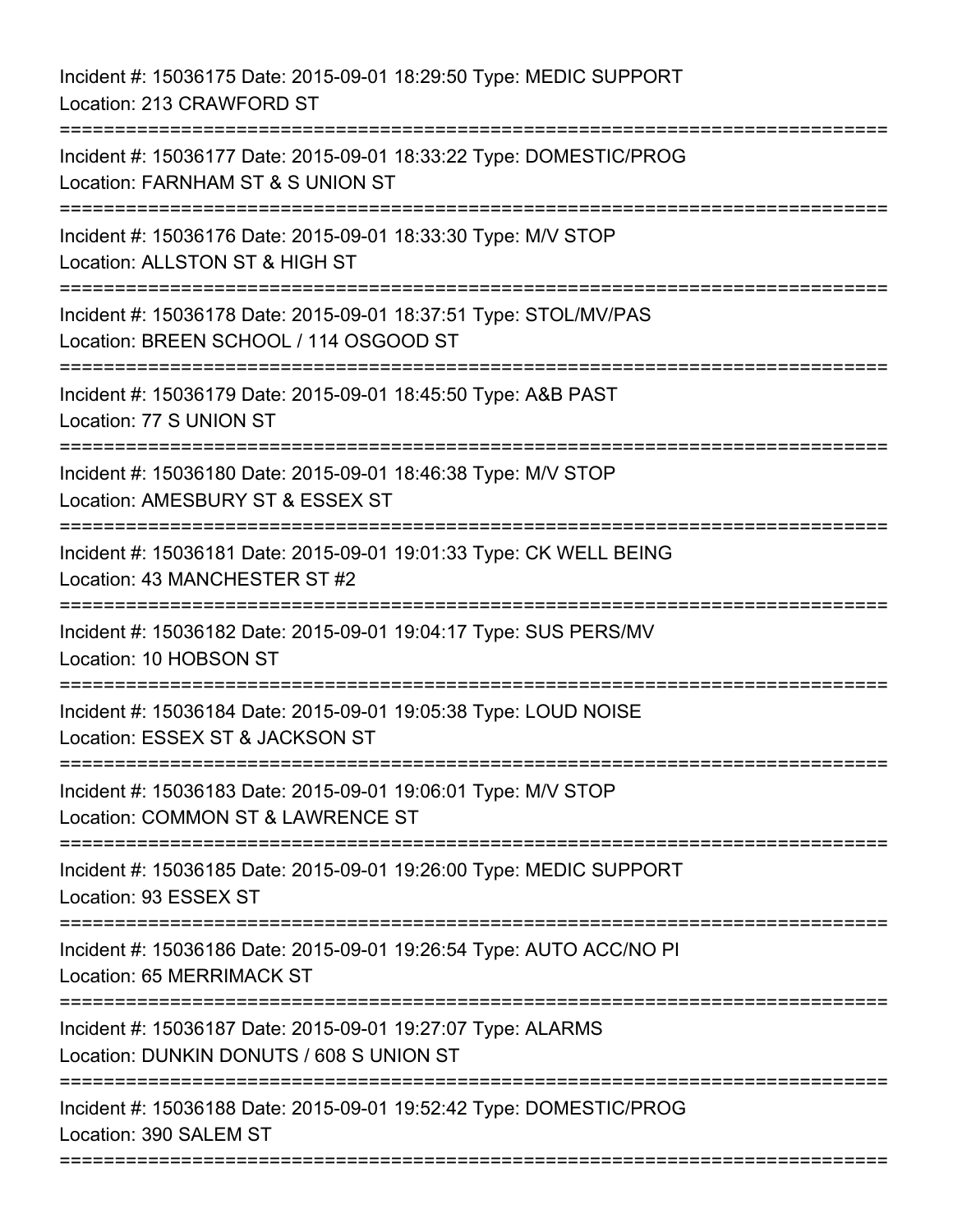| Incident #: 15036189 Date: 2015-09-01 19:54:23 Type: M/V STOP<br>Location: GRAFTON ST & WINTHROP AV                                                            |
|----------------------------------------------------------------------------------------------------------------------------------------------------------------|
| ===========================<br>========================<br>Incident #: 15036190 Date: 2015-09-01 19:55:08 Type: M/V STOP<br>Location: BEACON ST & MT VERNON ST |
| Incident #: 15036191 Date: 2015-09-01 19:59:58 Type: M/V STOP<br>Location: EVERETT ST & SALEM ST                                                               |
| Incident #: 15036195 Date: 2015-09-01 20:01:07 Type: A&B PAST<br>Location: 677 ESSEX ST<br>:=============                                                      |
| Incident #: 15036192 Date: 2015-09-01 20:01:22 Type: M/V STOP<br>Location: PHILLIPS ST & WINTHROP AV                                                           |
| Incident #: 15036194 Date: 2015-09-01 20:03:07 Type: MEDIC SUPPORT<br>Location: 800 ESSEX ST                                                                   |
| Incident #: 15036193 Date: 2015-09-01 20:03:19 Type: M/V STOP<br>Location: MARGIN ST & MELVIN ST                                                               |
| Incident #: 15036196 Date: 2015-09-01 20:08:27 Type: M/V STOP<br>Location: ANDOVER ST & S UNION ST                                                             |
| Incident #: 15036197 Date: 2015-09-01 20:17:44 Type: M/V STOP<br>Location: COMMON ST & HAMPSHIRE ST                                                            |
| Incident #: 15036198 Date: 2015-09-01 20:24:00 Type: M/V STOP<br>Location: ESSEX ST & LAWRENCE ST                                                              |
| Incident #: 15036199 Date: 2015-09-01 20:28:46 Type: MEDIC SUPPORT<br>Location: CHESTNUT ST & LAWRENCE ST                                                      |
| Incident #: 15036200 Date: 2015-09-01 20:35:19 Type: HIT & RUN M/V<br>Location: 15 BRADFORD ST                                                                 |
| Incident #: 15036201 Date: 2015-09-01 20:37:58 Type: M/V STOP<br>Location: SOUTH ST & WEDGEWOOD RD                                                             |
| Incident #: 15036202 Date: 2015-09-01 20:42:53 Type: M/V STOP<br>Location: 205 BROADWAY<br>========================                                            |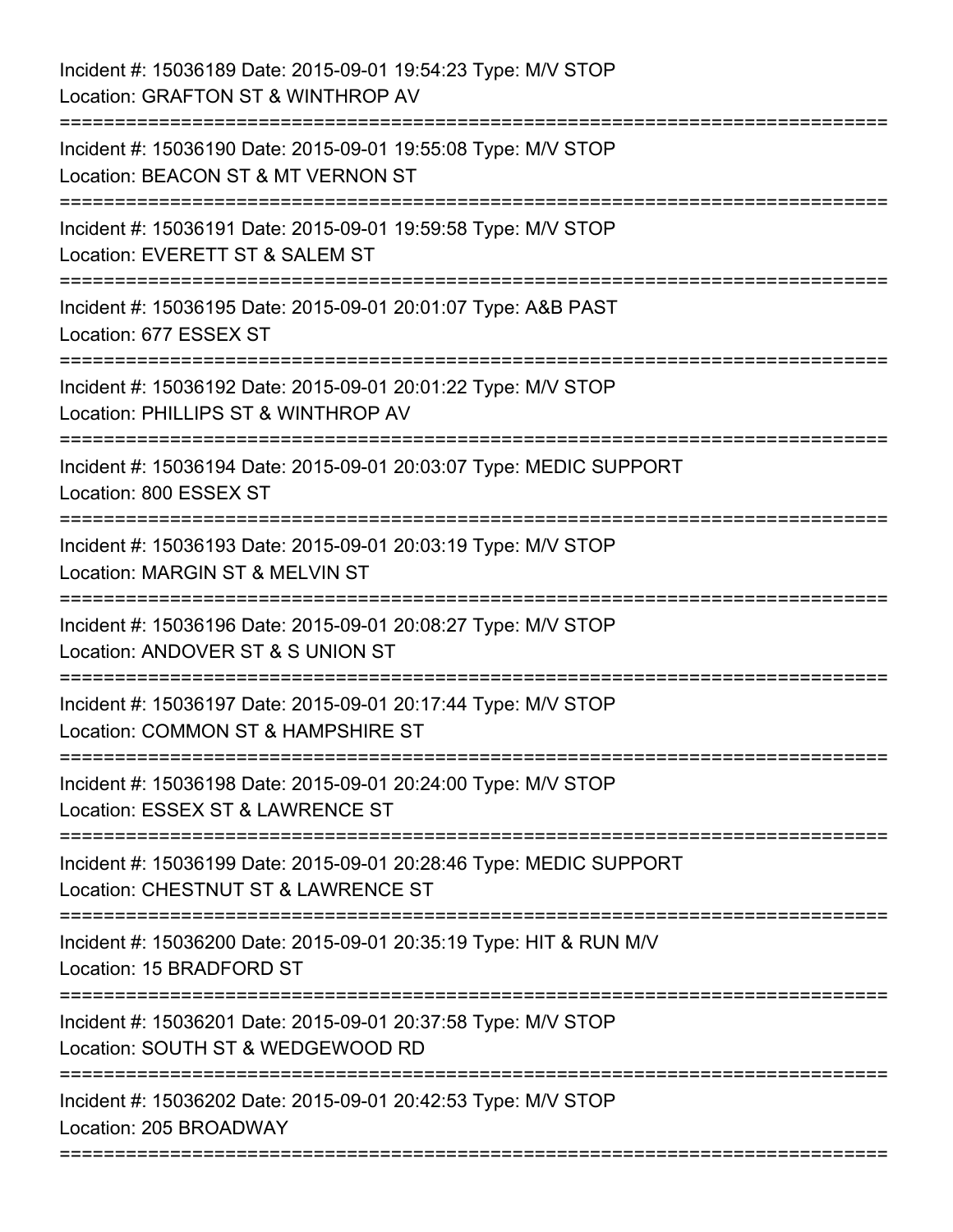Location: SOUTH ST & WEDGEWOOD RD

| ;===============================                                                                                                         |
|------------------------------------------------------------------------------------------------------------------------------------------|
| Incident #: 15036204 Date: 2015-09-01 20:46:15 Type: M/V STOP<br>Location: SOUTH ST & WEDGEWOOD RD<br>:==============================    |
| Incident #: 15036205 Date: 2015-09-01 20:47:06 Type: M/V STOP<br>Location: SOUTH ST & WEDGEWOOD RD                                       |
| Incident #: 15036206 Date: 2015-09-01 20:47:40 Type: M/V STOP<br>Location: SOUTH ST & WEDGEWOOD RD                                       |
| Incident #: 15036207 Date: 2015-09-01 20:48:25 Type: M/V STOP<br>Location: SOUTH ST & WEDGEWOOD RD                                       |
| Incident #: 15036208 Date: 2015-09-01 20:49:08 Type: M/V STOP<br>Location: SOUTH ST & WEDGEWOOD RD                                       |
| Incident #: 15036209 Date: 2015-09-01 20:49:48 Type: M/V STOP<br>Location: SOUTH ST & WEDGEWOOD RD                                       |
| Incident #: 15036210 Date: 2015-09-01 20:50:22 Type: M/V STOP<br>Location: SOUTH ST & WEDGEWOOD RD                                       |
| Incident #: 15036211 Date: 2015-09-01 20:51:10 Type: M/V STOP<br>Location: SOUTH ST & WEDGEWOOD RD                                       |
| Incident #: 15036212 Date: 2015-09-01 21:03:03 Type: M/V STOP<br>Location: LAWRENCE ST & MAPLE ST<br>----------------------------------- |
| Incident #: 15036213 Date: 2015-09-01 21:03:29 Type: M/V STOP<br>Location: AMES ST & YALE ST                                             |
| Incident #: 15036214 Date: 2015-09-01 21:04:03 Type: M/V STOP<br>Location: ESSEX ST & MILL ST                                            |
| Incident #: 15036215 Date: 2015-09-01 21:05:11 Type: SUICIDE ATTEMPT<br>Location: 49 BROOKFIELD ST #1                                    |
| Incident #: 15036216 Date: 2015-09-01 21:13:25 Type: TOW OF M/V<br>Location: 19 MECHANIC ST<br>, , , , , , , , , , , , , , , , , ,       |
|                                                                                                                                          |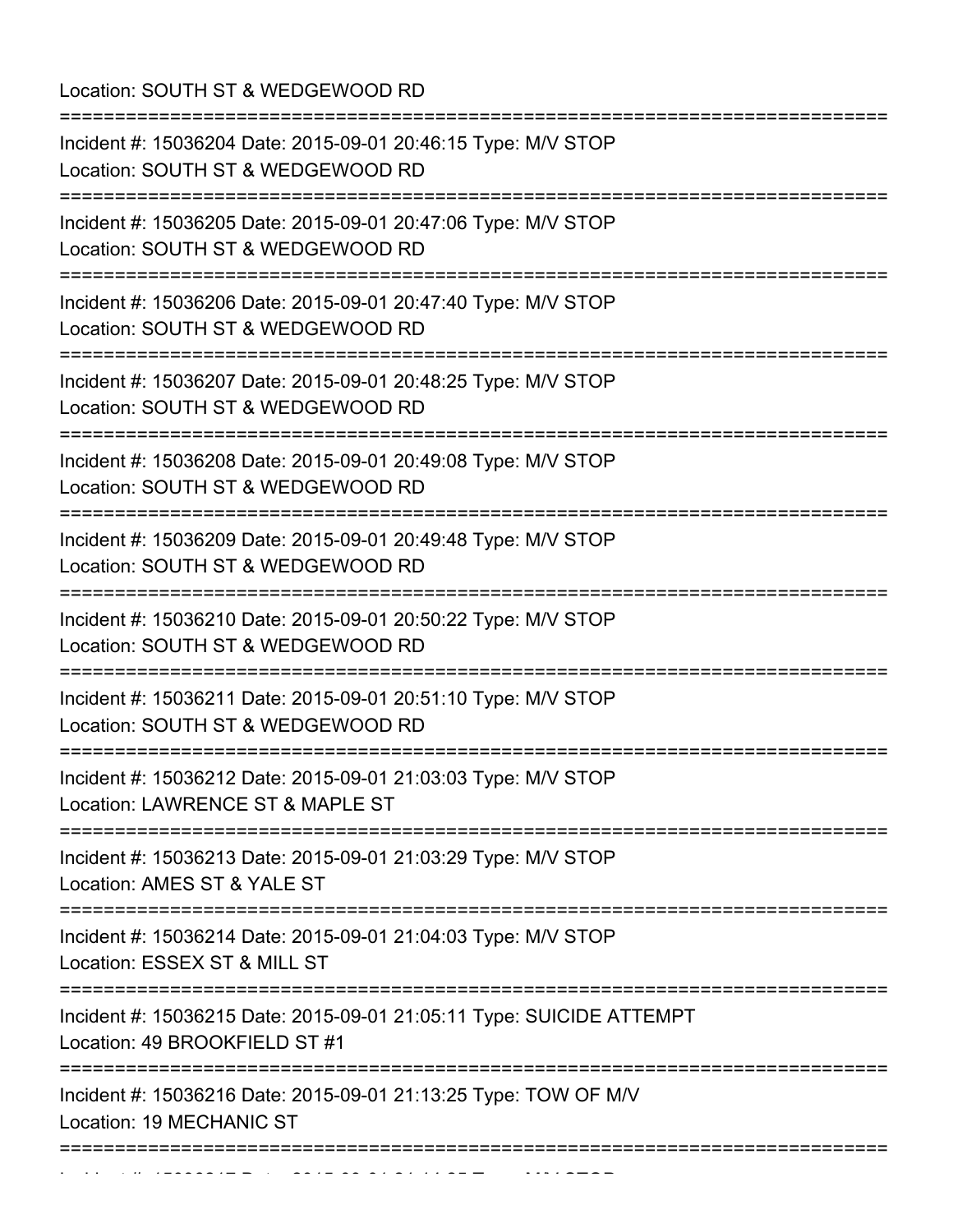| Location: BROADWAY & LOWELL ST                                                                                                      |
|-------------------------------------------------------------------------------------------------------------------------------------|
| Incident #: 15036218 Date: 2015-09-01 21:15:27 Type: M/V STOP<br>Location: BROADWAY                                                 |
| Incident #: 15036219 Date: 2015-09-01 21:19:05 Type: M/V STOP<br>Location: BROADWAY & LOWELL ST<br>;=========================       |
| Incident #: 15036220 Date: 2015-09-01 21:25:31 Type: M/V STOP<br>Location: BROADWAY & LOWELL ST<br>:============================    |
| Incident #: 15036221 Date: 2015-09-01 21:27:04 Type: M/V STOP<br>Location: BROADWAY & LOWELL ST                                     |
| Incident #: 15036222 Date: 2015-09-01 21:28:50 Type: M/V STOP<br>Location: 425 MARKET ST                                            |
| Incident #: 15036223 Date: 2015-09-01 21:37:06 Type: TOW OF M/V<br>Location: 265 FARNHAM ST                                         |
| Incident #: 15036224 Date: 2015-09-01 21:38:42 Type: M/V STOP<br>Location: FOSTER ST & MARKET ST                                    |
| Incident #: 15036225 Date: 2015-09-01 21:40:47 Type: NOISE ORD<br>Location: BAILEY ST & FOSTER ST                                   |
| Incident #: 15036226 Date: 2015-09-01 21:51:45 Type: M/V STOP<br>Location: COMMON ST & FRANKLIN ST<br>============================= |
| Incident #: 15036227 Date: 2015-09-01 21:52:07 Type: M/V STOP<br>Location: BROADWAY & LOWELL ST                                     |
| Incident #: 15036228 Date: 2015-09-01 21:52:30 Type: M/V STOP<br>Location: BROADWAY & TREMONT ST                                    |
| Incident #: 15036229 Date: 2015-09-01 21:53:15 Type: M/V STOP<br>Location: BROADWAY & LOWELL ST                                     |
| Incident #: 15036230 Date: 2015-09-01 21:57:01 Type: M/V STOP<br>Location: BROADWAY & LOWELL ST                                     |
|                                                                                                                                     |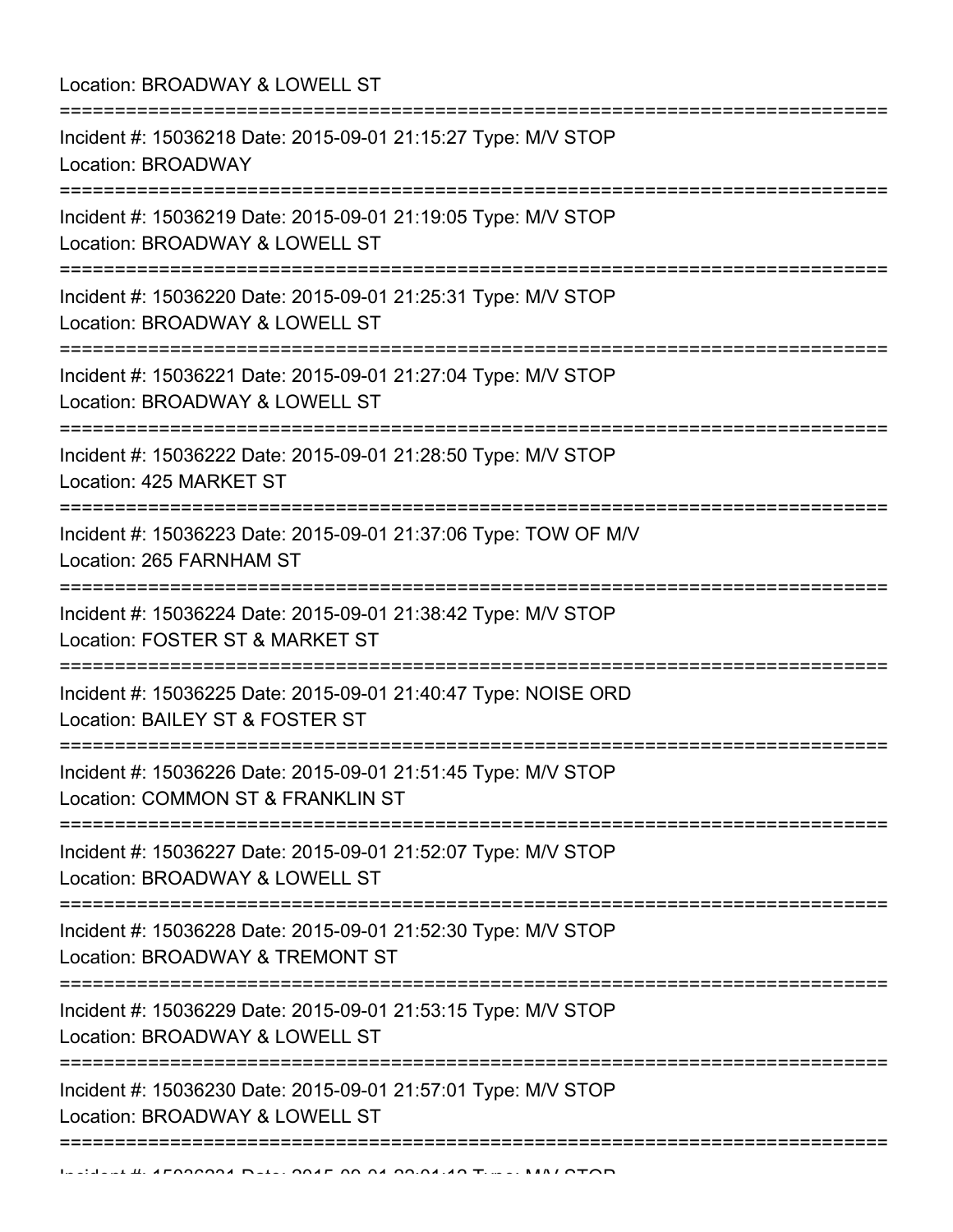Location: ALLEN ST

=========================================================================== Incident #: 15036232 Date: 2015-09-01 22:10:19 Type: M/V STOP Location: BENNETT ST & WATER ST =========================================================================== Incident #: 15036235 Date: 2015-09-01 22:20:22 Type: ROBBERY ARMED Location: TREMONT ST & WEST ST =========================================================================== Incident #: 15036233 Date: 2015-09-01 22:21:44 Type: M/V STOP Location: 314 ESSEX ST =========================================================================== Incident #: 15036234 Date: 2015-09-01 22:22:30 Type: DK (DRUNK) Location: 375 HAVERHILL ST =========================================================================== Incident #: 15036236 Date: 2015-09-01 22:28:01 Type: TOW OF M/V Location: BAILEY ST & PARKER ST =========================================================================== Incident #: 15036237 Date: 2015-09-01 22:39:07 Type: M/V STOP Location: FRANKLIN ST & LOWELL ST =========================================================================== Incident #: 15036238 Date: 2015-09-01 22:41:59 Type: TOW OF M/V Location: 161 BAILEY ST =========================================================================== Incident #: 15036239 Date: 2015-09-01 22:44:27 Type: M/V STOP Location: 7 SPRUCE ST =========================================================================== Incident #: 15036240 Date: 2015-09-01 22:57:26 Type: DRUG OVERDOSE Location: BRADFORD ST & BROADWAY =========================================================================== Incident #: 15036242 Date: 2015-09-01 22:59:47 Type: MAN DOWN Location: 360 BROADWAY =========================================================================== Incident #: 15036241 Date: 2015-09-01 22:59:52 Type: M/V STOP Location: BUNKERHILL ST & PARK ST =========================================================================== Incident #: 15036243 Date: 2015-09-01 23:06:16 Type: M/V STOP Location: CEDAR ST & HAMPSHIRE ST =========================================================================== Incident #: 15036244 Date: 2015-09-01 23:07:32 Type: M/V STOP Location: ANDOVER ST & S UNION ST ===========================================================================